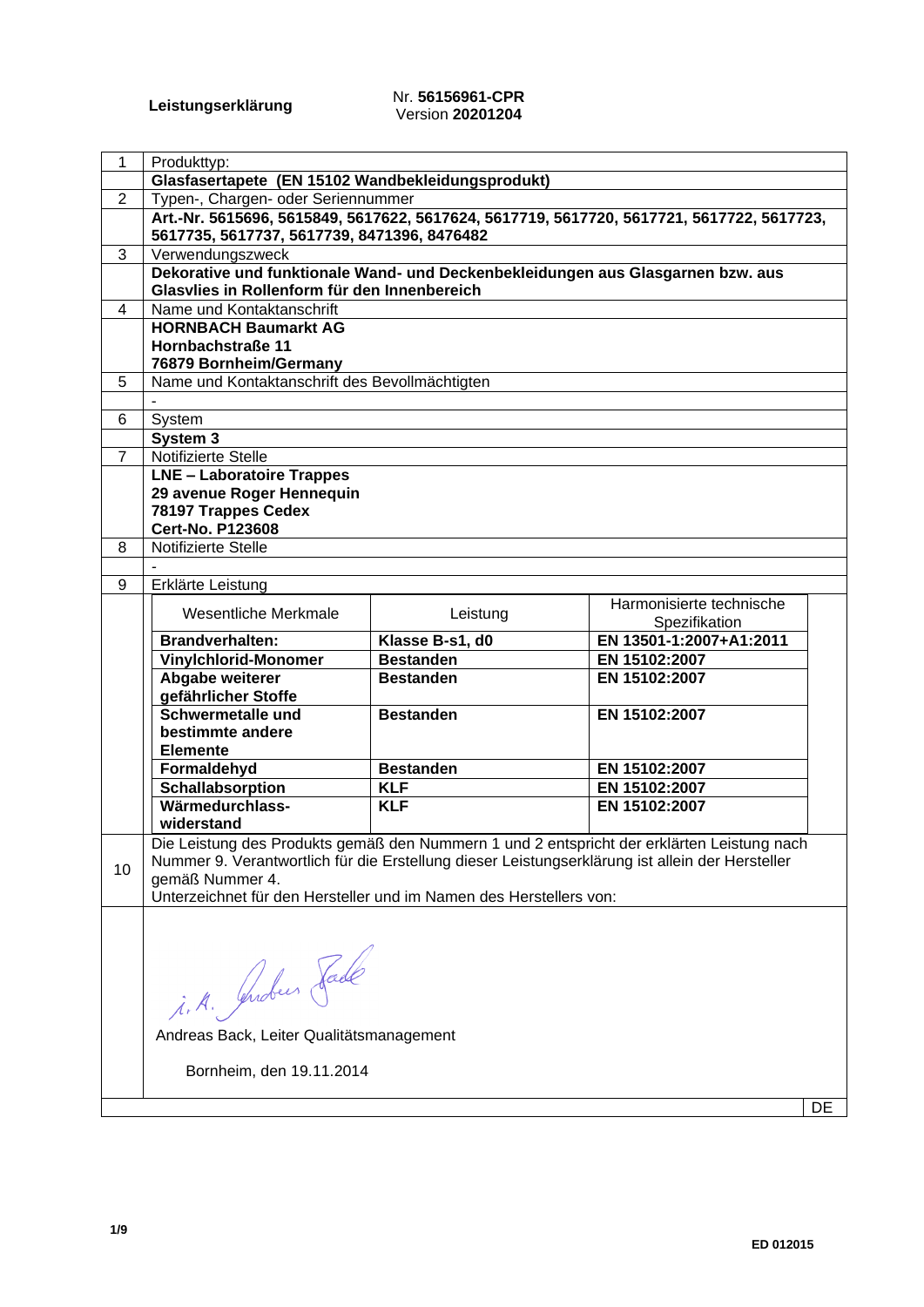## Version **20201204**

| 1              | Unique identification code of the product-type:                                                                        |                                                                  |                                                                                                        |    |  |
|----------------|------------------------------------------------------------------------------------------------------------------------|------------------------------------------------------------------|--------------------------------------------------------------------------------------------------------|----|--|
|                | Glass fibre wallpaper (EN 15102 wall covering product)                                                                 |                                                                  |                                                                                                        |    |  |
| $\overline{2}$ |                                                                                                                        | Type number                                                      |                                                                                                        |    |  |
|                | Art.-No. 5615696, 5615849, 5617622, 5617624, 5617719, 5617720, 5617723, 5617735, 5617737,<br>5617739, 8471396, 8476482 |                                                                  |                                                                                                        |    |  |
| 3              | Intended use                                                                                                           |                                                                  |                                                                                                        |    |  |
|                | rolls for interior use                                                                                                 |                                                                  | Decorative and functional wall and ceiling coverings made of glass yarn or glass mat, on               |    |  |
| 4              | Name and contact address                                                                                               |                                                                  |                                                                                                        |    |  |
|                | <b>HORNBACH Baumarkt AG</b>                                                                                            |                                                                  |                                                                                                        |    |  |
|                | Hornbachstraße 11                                                                                                      |                                                                  |                                                                                                        |    |  |
|                | 76879 Bornheim/Germany                                                                                                 |                                                                  |                                                                                                        |    |  |
| 5              | Name and contact address of the authorised representative                                                              |                                                                  |                                                                                                        |    |  |
|                |                                                                                                                        |                                                                  |                                                                                                        |    |  |
| 6              | System                                                                                                                 |                                                                  |                                                                                                        |    |  |
|                | System 3                                                                                                               |                                                                  |                                                                                                        |    |  |
| $\overline{7}$ | <b>Notified Body</b>                                                                                                   |                                                                  |                                                                                                        |    |  |
|                | <b>LNE - Laboratoire Trappes</b>                                                                                       |                                                                  |                                                                                                        |    |  |
|                | 29 avenue Roger Hennequin                                                                                              |                                                                  |                                                                                                        |    |  |
|                | 78197 Trappes Cedex                                                                                                    |                                                                  |                                                                                                        |    |  |
|                | <b>Cert-No. P123608</b>                                                                                                |                                                                  |                                                                                                        |    |  |
| 8              | <b>Notified Body</b>                                                                                                   |                                                                  |                                                                                                        |    |  |
|                |                                                                                                                        |                                                                  |                                                                                                        |    |  |
| 9              | <b>Declared Performance</b>                                                                                            |                                                                  |                                                                                                        |    |  |
|                | <b>Essential characteristics</b>                                                                                       | Performance                                                      | Harmonized technical                                                                                   |    |  |
|                |                                                                                                                        |                                                                  | specification                                                                                          |    |  |
|                | <b>Fire classification</b>                                                                                             | <b>B-s1, d0</b>                                                  | EN 13501-1:2007+A1:2011                                                                                |    |  |
|                | Release of other                                                                                                       | pass                                                             | EN 15102:2007                                                                                          |    |  |
|                | dangerous substances                                                                                                   |                                                                  |                                                                                                        |    |  |
|                | Heavy metals and other                                                                                                 | pass                                                             | EN 15102:2007                                                                                          |    |  |
|                | mentioned elements                                                                                                     |                                                                  |                                                                                                        |    |  |
|                | <b>Vinylchlorid Monomere</b>                                                                                           | pass                                                             | EN 15102:2007                                                                                          |    |  |
|                | Formaldehyde                                                                                                           | pass                                                             | EN 15102:2007                                                                                          |    |  |
|                | <b>Acoustical absorption</b>                                                                                           | <b>NPD</b>                                                       | EN 15102:2007                                                                                          |    |  |
|                | <b>Thermal resistance</b>                                                                                              | <b>NPD</b>                                                       | EN 15102:2007                                                                                          |    |  |
|                | The performance of the product identified in points 1 and 2 is in conformity with the declared                         |                                                                  |                                                                                                        |    |  |
|                | performance in point 9.                                                                                                |                                                                  |                                                                                                        |    |  |
| 10             |                                                                                                                        |                                                                  | This declaration of performance is issued under the sole responsibility of the manufacturer identified |    |  |
|                | in point 4.<br>Signed for and on behalf of the manufacturer by:                                                        |                                                                  |                                                                                                        |    |  |
|                |                                                                                                                        |                                                                  |                                                                                                        |    |  |
|                |                                                                                                                        |                                                                  |                                                                                                        |    |  |
|                |                                                                                                                        |                                                                  |                                                                                                        |    |  |
|                |                                                                                                                        |                                                                  |                                                                                                        |    |  |
|                |                                                                                                                        |                                                                  |                                                                                                        |    |  |
|                |                                                                                                                        |                                                                  |                                                                                                        |    |  |
|                | i.A. Indees Jade                                                                                                       |                                                                  |                                                                                                        |    |  |
|                |                                                                                                                        | Andreas Back, Head of Quality assurance and environmental issues |                                                                                                        |    |  |
|                |                                                                                                                        |                                                                  |                                                                                                        |    |  |
|                | Bornheim, 19.11.2014                                                                                                   |                                                                  |                                                                                                        |    |  |
|                |                                                                                                                        |                                                                  |                                                                                                        |    |  |
|                |                                                                                                                        |                                                                  |                                                                                                        | EN |  |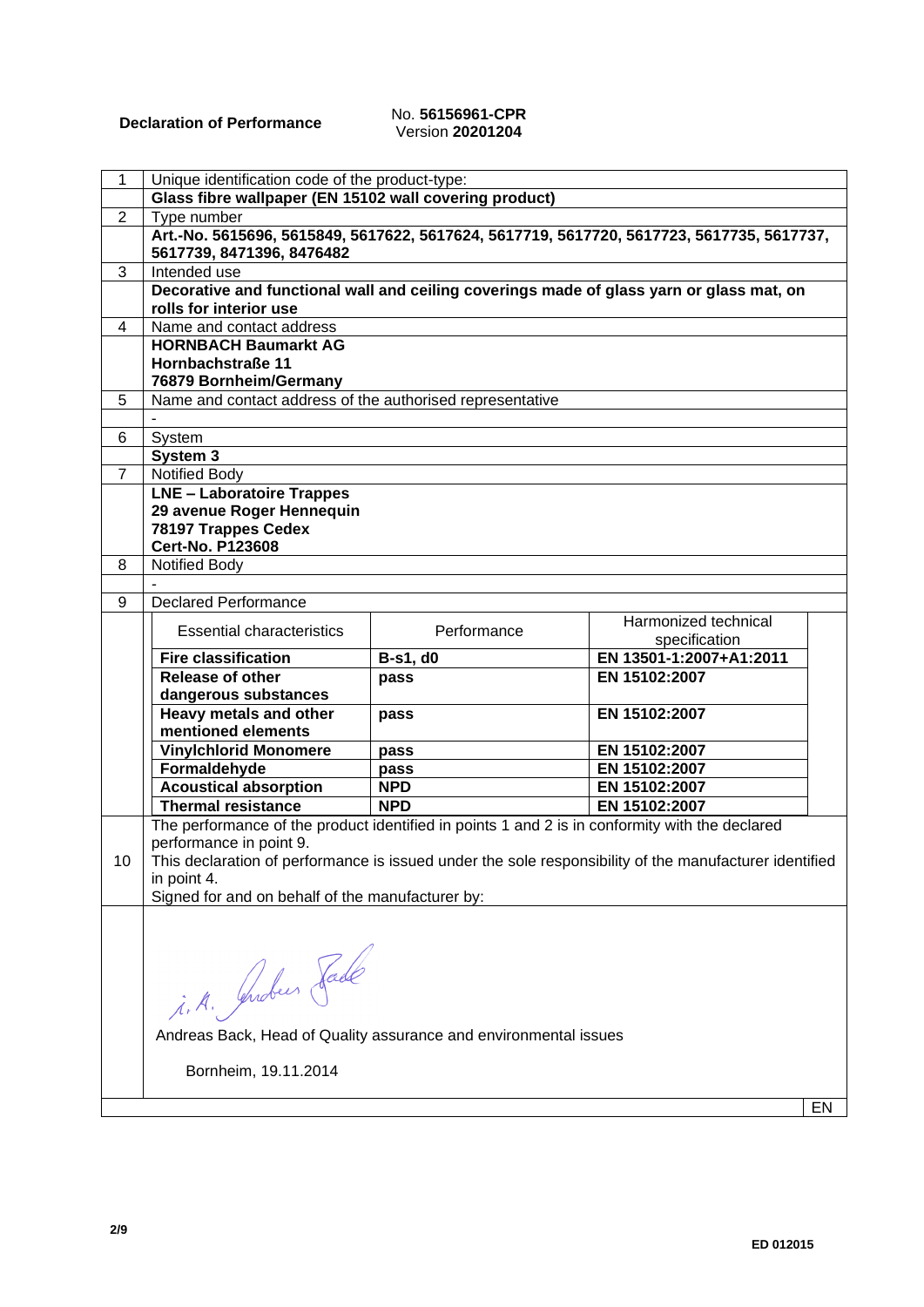#### **Déclaration de performance** N° **56156961-CPR** Version **20201204**

| 1              | Code d'identification clair du type de produit :               |                    |                                                                                                      |  |
|----------------|----------------------------------------------------------------|--------------------|------------------------------------------------------------------------------------------------------|--|
|                | Toile en fibres de verre (EN 15102 Revêtement mural décoratif) |                    |                                                                                                      |  |
| $\overline{2}$ | Numéro de type, de lot ou de série                             |                    |                                                                                                      |  |
|                |                                                                |                    | Art.-Nº 5615696, 5615849, 5617622, 5617624, 5617719, 5617720, 5617723, 5617735, 5617737,             |  |
|                | 5617739, 8471396, 8476482                                      |                    |                                                                                                      |  |
| 3              | Utilisation prévue                                             |                    |                                                                                                      |  |
|                |                                                                |                    | Revêtements décoratifs et fonctionnels pour murs et plafonds en fibres de verre ou en voile          |  |
|                | de verre en rouleaux pour l'intérieur                          |                    |                                                                                                      |  |
| 4              | Nom et coordonnées                                             |                    |                                                                                                      |  |
|                | <b>HORNBACH Baumarkt AG</b>                                    |                    |                                                                                                      |  |
|                | Hornbachstraße 11                                              |                    |                                                                                                      |  |
|                | 76879 Bornheim/Germany                                         |                    |                                                                                                      |  |
| 5              | Nom et coordonnées de l'agent                                  |                    |                                                                                                      |  |
|                |                                                                |                    |                                                                                                      |  |
| 6              | Système                                                        |                    |                                                                                                      |  |
|                | Système 3                                                      |                    |                                                                                                      |  |
| $\overline{7}$ | Institut notifié                                               |                    |                                                                                                      |  |
|                | <b>LNE - Laboratoire Trappes</b>                               |                    |                                                                                                      |  |
|                | 29 avenue Roger Hennequin                                      |                    |                                                                                                      |  |
|                | 78197 Trappes Cedex                                            |                    |                                                                                                      |  |
|                | N° de certificat P123608                                       |                    |                                                                                                      |  |
| 8              | Institut notifié                                               |                    |                                                                                                      |  |
|                |                                                                |                    |                                                                                                      |  |
| 9              | Performance déclarée                                           |                    |                                                                                                      |  |
|                |                                                                |                    | Spécifications techniques                                                                            |  |
|                | Caractéristiques essentielles                                  | Performance        | harmonisées                                                                                          |  |
|                | Comportement au feu :                                          | Classe B-s1, d0    | EN 13501-1:2007+A1:2011                                                                              |  |
|                | Monomère chlorure de                                           | <b>Test réussi</b> | EN 15102:2007                                                                                        |  |
|                | vinyle                                                         |                    |                                                                                                      |  |
|                | <b>Emission d'autres</b>                                       | <b>Test réussi</b> | EN 15102:2007                                                                                        |  |
|                | substances dangereuses                                         |                    |                                                                                                      |  |
|                | Métaux lourds et certains                                      | <b>Test réussi</b> | EN 15102:2007                                                                                        |  |
|                | autres éléments                                                |                    |                                                                                                      |  |
|                | Formaldéhyde                                                   | Test réussi        | EN 15102:2007                                                                                        |  |
|                | <b>Absorption acoustique</b>                                   | pas de performance | EN 15102:2007                                                                                        |  |
|                |                                                                | déterminée         |                                                                                                      |  |
|                | Résistance thermique                                           | pas de performance | EN 15102:2007                                                                                        |  |
|                |                                                                | déterminée         |                                                                                                      |  |
|                |                                                                |                    | La performance du produit identifié aux points 1 et 2 correspond à la performance déclarée au point  |  |
|                |                                                                |                    | 9. Seul le fabricant identifié au point 4 est responsable de l'établissement de cette déclaration de |  |
| 10             | performance.                                                   |                    |                                                                                                      |  |
|                | Signé pour le fabricant et au nom du fabricant de :            |                    |                                                                                                      |  |
|                |                                                                |                    |                                                                                                      |  |
|                |                                                                |                    |                                                                                                      |  |
|                |                                                                |                    |                                                                                                      |  |
|                |                                                                |                    |                                                                                                      |  |
|                |                                                                |                    |                                                                                                      |  |
|                |                                                                |                    |                                                                                                      |  |
|                | i.A. Juden Fade                                                |                    |                                                                                                      |  |
|                | Andreas Back, Directeur Management de la qualité               |                    |                                                                                                      |  |
|                |                                                                |                    |                                                                                                      |  |
|                |                                                                |                    |                                                                                                      |  |
|                | Bornheim, le 19.11.2014                                        |                    |                                                                                                      |  |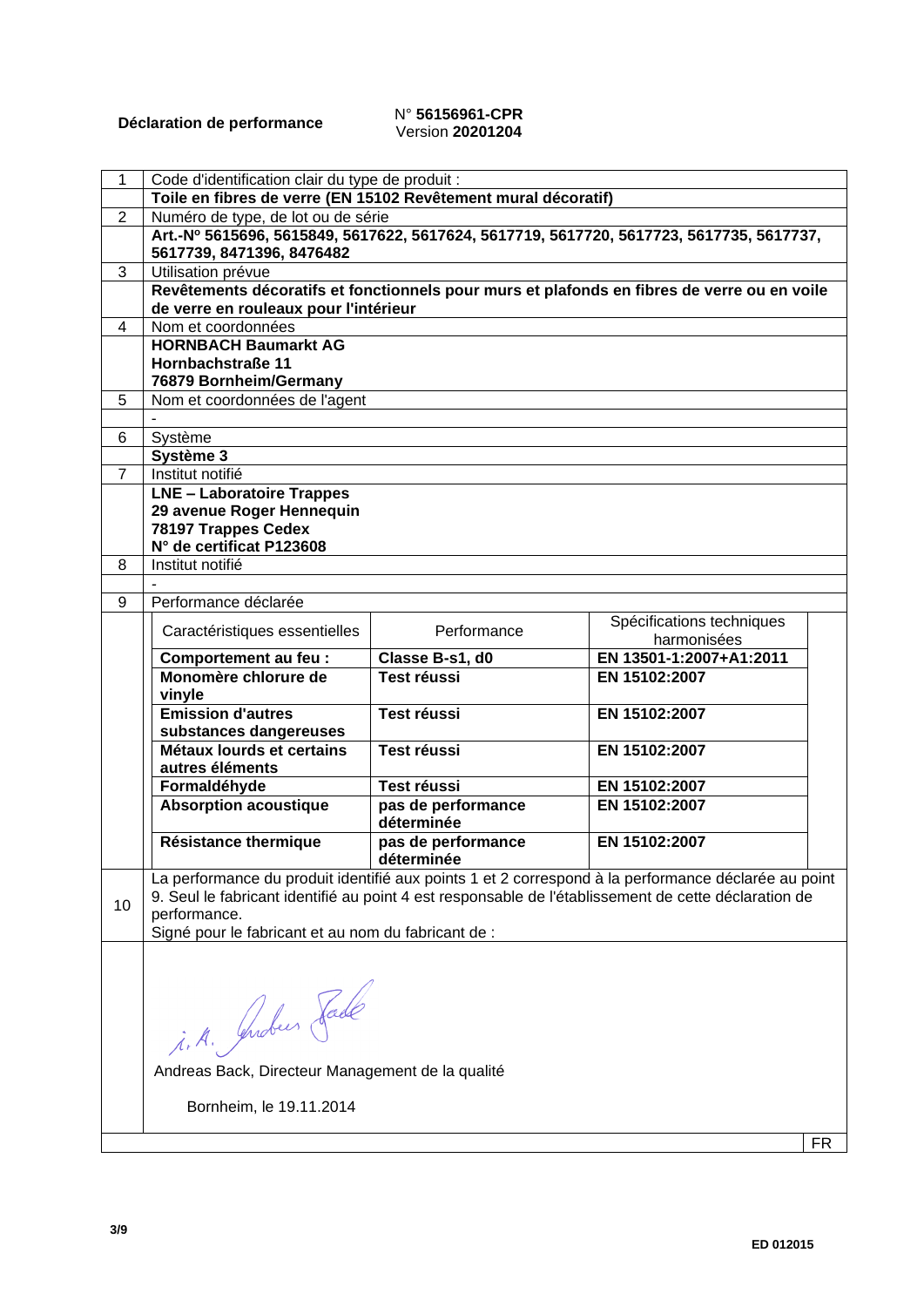#### **Dichiarazione di prestazione** N. **56156961-CPR** Versione **20201204**

| 1              | Codice di identificazione univoco del tipo di prodotto:                                  |                 |                                                                                                       |  |  |  |  |
|----------------|------------------------------------------------------------------------------------------|-----------------|-------------------------------------------------------------------------------------------------------|--|--|--|--|
|                | Tappezzeria in fibra di vetro (prodotto di rivestimento pareti EN 15102)                 |                 |                                                                                                       |  |  |  |  |
|                | Art.-N. 5615696, 5615849, 5617622, 5617624, 5617719, 5617720, 5617723, 5617735, 5617737, |                 |                                                                                                       |  |  |  |  |
| $\overline{2}$ | 5617739, 8471396, 8476482                                                                |                 |                                                                                                       |  |  |  |  |
|                | vedi confezione                                                                          |                 |                                                                                                       |  |  |  |  |
| 3              | Scopo di utilizzo                                                                        |                 |                                                                                                       |  |  |  |  |
|                |                                                                                          |                 | Rivestimenti decorativi e funzionali per pareti e soffitti in fili di vetro o velo di vetro in rotoli |  |  |  |  |
|                | per ambienti interni                                                                     |                 |                                                                                                       |  |  |  |  |
| 4              | Nome e indirizzo di contatto                                                             |                 |                                                                                                       |  |  |  |  |
|                | <b>HORNBACH Baumarkt AG</b>                                                              |                 |                                                                                                       |  |  |  |  |
|                | Hornbachstraße 11                                                                        |                 |                                                                                                       |  |  |  |  |
|                | 76879 Bornheim/Germany                                                                   |                 |                                                                                                       |  |  |  |  |
| 5              | Nome e indirizzo del procuratore                                                         |                 |                                                                                                       |  |  |  |  |
|                |                                                                                          |                 |                                                                                                       |  |  |  |  |
| 6              | Sistema                                                                                  |                 |                                                                                                       |  |  |  |  |
|                | Sistema 3                                                                                |                 |                                                                                                       |  |  |  |  |
| $\overline{7}$ |                                                                                          |                 |                                                                                                       |  |  |  |  |
|                | Organismo notificato<br><b>LNE - Laboratoire Trappes</b>                                 |                 |                                                                                                       |  |  |  |  |
|                | 29 avenue Roger Hennequin                                                                |                 |                                                                                                       |  |  |  |  |
|                | 78197 Trappes Cedex                                                                      |                 |                                                                                                       |  |  |  |  |
|                | Certificato n. P123608                                                                   |                 |                                                                                                       |  |  |  |  |
| 8              |                                                                                          |                 |                                                                                                       |  |  |  |  |
|                | Organismo notificato                                                                     |                 |                                                                                                       |  |  |  |  |
| 9              | Prestazione dichiarata                                                                   |                 |                                                                                                       |  |  |  |  |
|                |                                                                                          |                 |                                                                                                       |  |  |  |  |
|                | Caratteristiche essenziali                                                               | Prestazioni     | Specifiche tecniche<br>armonizzate                                                                    |  |  |  |  |
|                |                                                                                          | Classe B-s1, d0 | EN 13501-1:2007+A1:2011                                                                               |  |  |  |  |
|                | Comportamento<br>antincendio:                                                            |                 |                                                                                                       |  |  |  |  |
|                | Monomero di vinilcloruro                                                                 | <b>Superata</b> | EN 15102:2007                                                                                         |  |  |  |  |
|                | Emissione di ulteriori                                                                   | <b>Superata</b> | EN 15102:2007                                                                                         |  |  |  |  |
|                | sostanze pericolose                                                                      |                 |                                                                                                       |  |  |  |  |
|                | Metalli pesanti e altri                                                                  | <b>Superata</b> | EN 15102:2007                                                                                         |  |  |  |  |
|                | elementi definiti                                                                        |                 |                                                                                                       |  |  |  |  |
|                | <b>Formaldeide</b>                                                                       | <b>Superata</b> | EN 15102:2007                                                                                         |  |  |  |  |
|                | <b>Assorbimento sonoro</b>                                                               | <b>NPD</b>      | EN 15102:2007                                                                                         |  |  |  |  |
|                | Resistenza alla                                                                          | <b>NPD</b>      | EN 15102:2007                                                                                         |  |  |  |  |
|                | conduzione termica                                                                       |                 |                                                                                                       |  |  |  |  |
|                |                                                                                          |                 | a prestazione del prodotto conformemente ai numeri 1 e 2 corrisponde alla prestazione dichiarata.     |  |  |  |  |
|                |                                                                                          |                 | conformemente al numero 9. Responsabile della redazione della presente dichiarazione è solo il        |  |  |  |  |
| 10             | fabbricante conformemente al numero 4.                                                   |                 |                                                                                                       |  |  |  |  |
|                | Firmato in nome e per conto del fabbricante da:                                          |                 |                                                                                                       |  |  |  |  |
|                |                                                                                          |                 |                                                                                                       |  |  |  |  |
|                |                                                                                          |                 |                                                                                                       |  |  |  |  |
|                |                                                                                          |                 |                                                                                                       |  |  |  |  |
|                |                                                                                          |                 |                                                                                                       |  |  |  |  |
|                |                                                                                          |                 |                                                                                                       |  |  |  |  |
|                | i.A. Guden Fade                                                                          |                 |                                                                                                       |  |  |  |  |
|                |                                                                                          |                 |                                                                                                       |  |  |  |  |
|                | Andreas Back (Responsabile Qualità)                                                      |                 |                                                                                                       |  |  |  |  |
|                |                                                                                          |                 |                                                                                                       |  |  |  |  |
|                |                                                                                          |                 |                                                                                                       |  |  |  |  |
|                | Bornheim, 19.11.2014                                                                     |                 |                                                                                                       |  |  |  |  |
|                |                                                                                          |                 | IT                                                                                                    |  |  |  |  |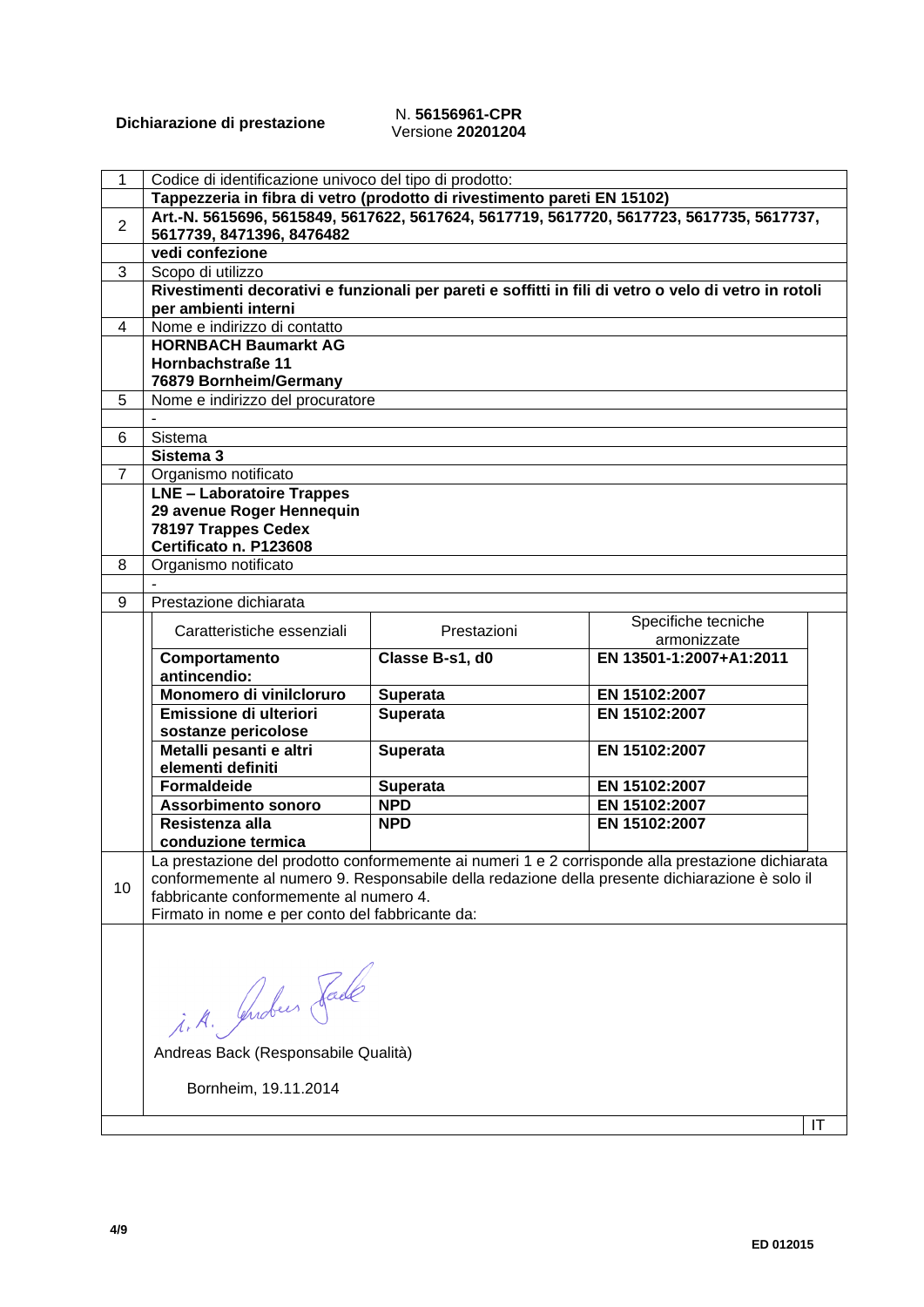#### **Prestatieverklaring** Nr. **56156961-CPR** Versie **20201204**

| 1              | Unieke identificatiecode van het producttype:                                                                                                                                                              |                            |                                            |  |
|----------------|------------------------------------------------------------------------------------------------------------------------------------------------------------------------------------------------------------|----------------------------|--------------------------------------------|--|
|                | Glasvezelbehang (EN 15102 Wandbekledingsproduct)                                                                                                                                                           |                            |                                            |  |
| $\overline{2}$ | Type-, charge- of serienummer                                                                                                                                                                              |                            |                                            |  |
|                | Art.-Nr. 5615696, 5615849, 5617622, 5617624, 5617719, 5617720, 5617723, 5617735, 5617737,<br>5617739, 8471396, 8476482                                                                                     |                            |                                            |  |
| 3              | Gebruiksdoel                                                                                                                                                                                               |                            |                                            |  |
|                | Decoratieve en functionele wand- en plafondbekledingen van glasgarens resp. van glasvlies                                                                                                                  |                            |                                            |  |
|                | in rolvorm voor gebruik binnenshuis                                                                                                                                                                        |                            |                                            |  |
| 4              | Naam en contactadres                                                                                                                                                                                       |                            |                                            |  |
|                | <b>HORNBACH Baumarkt AG</b>                                                                                                                                                                                |                            |                                            |  |
|                | Hornbachstraße 11                                                                                                                                                                                          |                            |                                            |  |
|                | 76879 Bornheim/Germany                                                                                                                                                                                     |                            |                                            |  |
| 5              | Naam en contactadres van de gemachtigde                                                                                                                                                                    |                            |                                            |  |
| 6              |                                                                                                                                                                                                            |                            |                                            |  |
|                | Systeem<br>Systeem 3                                                                                                                                                                                       |                            |                                            |  |
| $\overline{7}$ | Aangemelde instantie                                                                                                                                                                                       |                            |                                            |  |
|                | <b>LNE - Laboratoire Trappes</b>                                                                                                                                                                           |                            |                                            |  |
|                | 29 avenue Roger Hennequin                                                                                                                                                                                  |                            |                                            |  |
|                | 78197 Trappes Cedex                                                                                                                                                                                        |                            |                                            |  |
|                | Certificaatnr. P123608                                                                                                                                                                                     |                            |                                            |  |
| 8              | Aangemelde instantie                                                                                                                                                                                       |                            |                                            |  |
|                |                                                                                                                                                                                                            |                            |                                            |  |
| 9              | Aangegeven prestatie                                                                                                                                                                                       |                            |                                            |  |
|                | Essentiële kenmerken                                                                                                                                                                                       | Vermogen                   | Geharmoniseerde technische<br>specificatie |  |
|                | <b>Brandgedrag:</b>                                                                                                                                                                                        | Klasse B-s1, d0            | EN 13501-1:2007+A1:2011                    |  |
|                | Vinylchloride-monomeer                                                                                                                                                                                     | Aangetoond                 | EN 15102:2007                              |  |
|                | Afgifte van andere<br>gevaarlijke stoffen                                                                                                                                                                  | Aangetoond                 | EN 15102:2007                              |  |
|                | Zware metalen en bepaalde                                                                                                                                                                                  | Aangetoond                 | EN 15102:2007                              |  |
|                | andere elementen                                                                                                                                                                                           |                            |                                            |  |
|                | Formaldehyde                                                                                                                                                                                               | Aangetoond                 | EN 15102:2007                              |  |
|                | Geluidsabsorptie                                                                                                                                                                                           | Geen prestatie vastgesteld | EN 15102:2007                              |  |
|                | Warmtegeleidingsweerstand                                                                                                                                                                                  | Geen prestatie vastgesteld | EN 15102:2007                              |  |
| 10             | De prestatie van het product in punt 1 en 2 komt overeen met de aangegeven prestatie in punt 9.<br>Verantwoordelijk voor het opstellen van deze prestatieverklaring is uitsluitend de fabrikant in punt 4. |                            |                                            |  |
|                | Ondertekend voor de fabrikant en namens de fabrikant door:                                                                                                                                                 |                            |                                            |  |
|                |                                                                                                                                                                                                            |                            |                                            |  |
|                |                                                                                                                                                                                                            |                            |                                            |  |
|                |                                                                                                                                                                                                            |                            |                                            |  |
|                |                                                                                                                                                                                                            |                            |                                            |  |
|                |                                                                                                                                                                                                            |                            |                                            |  |
|                |                                                                                                                                                                                                            |                            |                                            |  |
|                | Andreas Back, hoofd Kwaliteitsmanagement                                                                                                                                                                   |                            |                                            |  |
|                |                                                                                                                                                                                                            |                            |                                            |  |
|                |                                                                                                                                                                                                            |                            |                                            |  |
|                | i. A. Juden Fade                                                                                                                                                                                           |                            |                                            |  |
|                | Bornheim, 19.11.2014                                                                                                                                                                                       |                            |                                            |  |

NL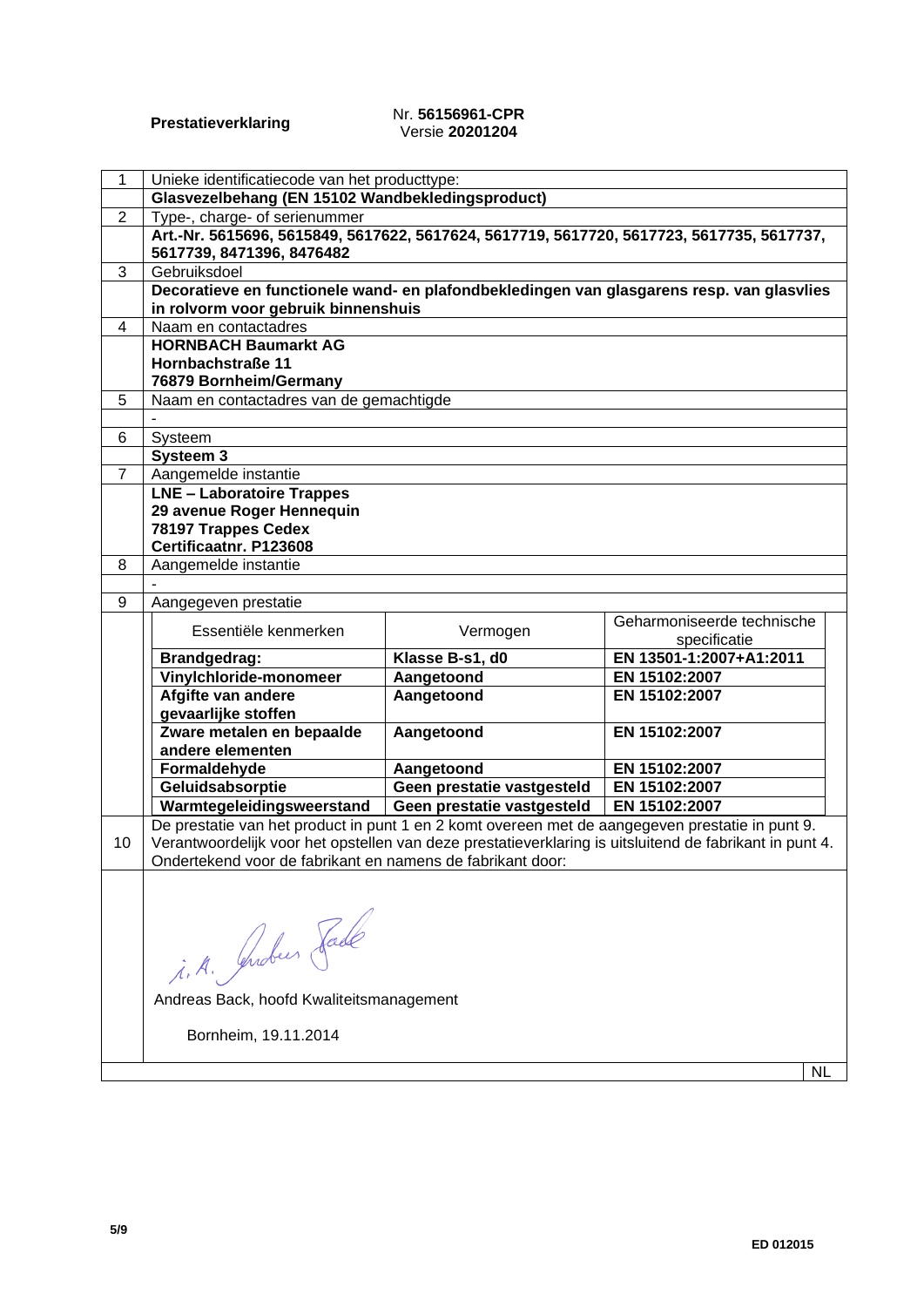#### **Prestandadeklaration** Nr **56156961-CPR** Version **20201204**

| 1              | Unik ID-kod för produkttyp:                                                                 |                           |                                |    |
|----------------|---------------------------------------------------------------------------------------------|---------------------------|--------------------------------|----|
|                | Glasfibertapet (EN 15102 väggbeklädnadsprodukt)                                             |                           |                                |    |
| $\overline{2}$ | Typ-, charge- eller serienummer                                                             |                           |                                |    |
|                | Art.-Nr. 5615696, 5615849, 5617622, 5617624, 5617719, 5617720, 5617723, 5617735, 5617737,   |                           |                                |    |
|                | 5617739, 8471396, 8476482                                                                   |                           |                                |    |
| 3              | Användningsändamål                                                                          |                           |                                |    |
|                | Dekorativ och funktionell vägg- och takbeklädnad av glasgarn resp glasfiberväv på rulle för |                           |                                |    |
|                | användning inomhus                                                                          |                           |                                |    |
| 4              | Namn och kontaktadress                                                                      |                           |                                |    |
|                | <b>HORNBACH Baumarkt AG</b>                                                                 |                           |                                |    |
|                | Hornbachstraße 11                                                                           |                           |                                |    |
|                | 76879 Bornheim/Germany                                                                      |                           |                                |    |
| 5              | Den befullmäktiges namn och kontaktadress                                                   |                           |                                |    |
|                |                                                                                             |                           |                                |    |
| 6              | System                                                                                      |                           |                                |    |
|                | System 3                                                                                    |                           |                                |    |
| $\overline{7}$ | Officiellt certifieringsorgan                                                               |                           |                                |    |
|                | <b>LNE - Laboratoire Trappes</b>                                                            |                           |                                |    |
|                | 29 avenue Roger Hennequin                                                                   |                           |                                |    |
|                | 78197 Trappes Cedex                                                                         |                           |                                |    |
|                | Certifikatnr P123608                                                                        |                           |                                |    |
| 8              | Officiellt certifieringsorgan                                                               |                           |                                |    |
|                |                                                                                             |                           |                                |    |
| 9              | Intygad prestanda                                                                           |                           |                                |    |
|                | Väsentliga kännetecken                                                                      | Prestanda                 | Harmoniserad teknisk           |    |
|                |                                                                                             |                           | specifikation                  |    |
|                | Förhållningssätt vid brand:                                                                 | Klass B-s1, d0<br>Godkänd | EN 13501-1:2007+A1:2011        |    |
|                | Vinylklorid-monomer                                                                         | Godkänd                   | EN 15102:2007<br>EN 15102:2007 |    |
|                | Utsläpp av andra farliga<br>ämnen                                                           |                           |                                |    |
|                | Tungmetaller och vissa                                                                      | Godkänd                   | EN 15102:2007                  |    |
|                | andra element                                                                               |                           |                                |    |
|                | Formaldehyd                                                                                 | Godkänd                   | EN 15102:2007                  |    |
|                | Ljudabsorption                                                                              | <b>KLF</b>                | EN 15102:2007                  |    |
|                | Värmeisolans                                                                                | <b>KLF</b>                | EN 15102:2007                  |    |
|                | Produktens prestanda enligt nummer 1 och 2 motsvarar intygad prestanda enligt nummer 9.     |                           |                                |    |
|                | Tillverkaren är ensam ansvarig för sammanställningen av denna prestandadeklaration enligt   |                           |                                |    |
| 10             | nummer 4.                                                                                   |                           |                                |    |
|                | Undertecknar för tillverkaren och tillverkarens namn:                                       |                           |                                |    |
|                |                                                                                             |                           |                                |    |
|                |                                                                                             |                           |                                |    |
|                |                                                                                             |                           |                                |    |
|                |                                                                                             |                           |                                |    |
|                |                                                                                             |                           |                                |    |
|                | i.A. Indees Fade                                                                            |                           |                                |    |
|                |                                                                                             |                           |                                |    |
|                | Andreas Back, ledare för kvalitetsmanagement                                                |                           |                                |    |
|                | Bornheim, 19.11.2014                                                                        |                           |                                |    |
|                |                                                                                             |                           |                                |    |
|                |                                                                                             |                           |                                | S٧ |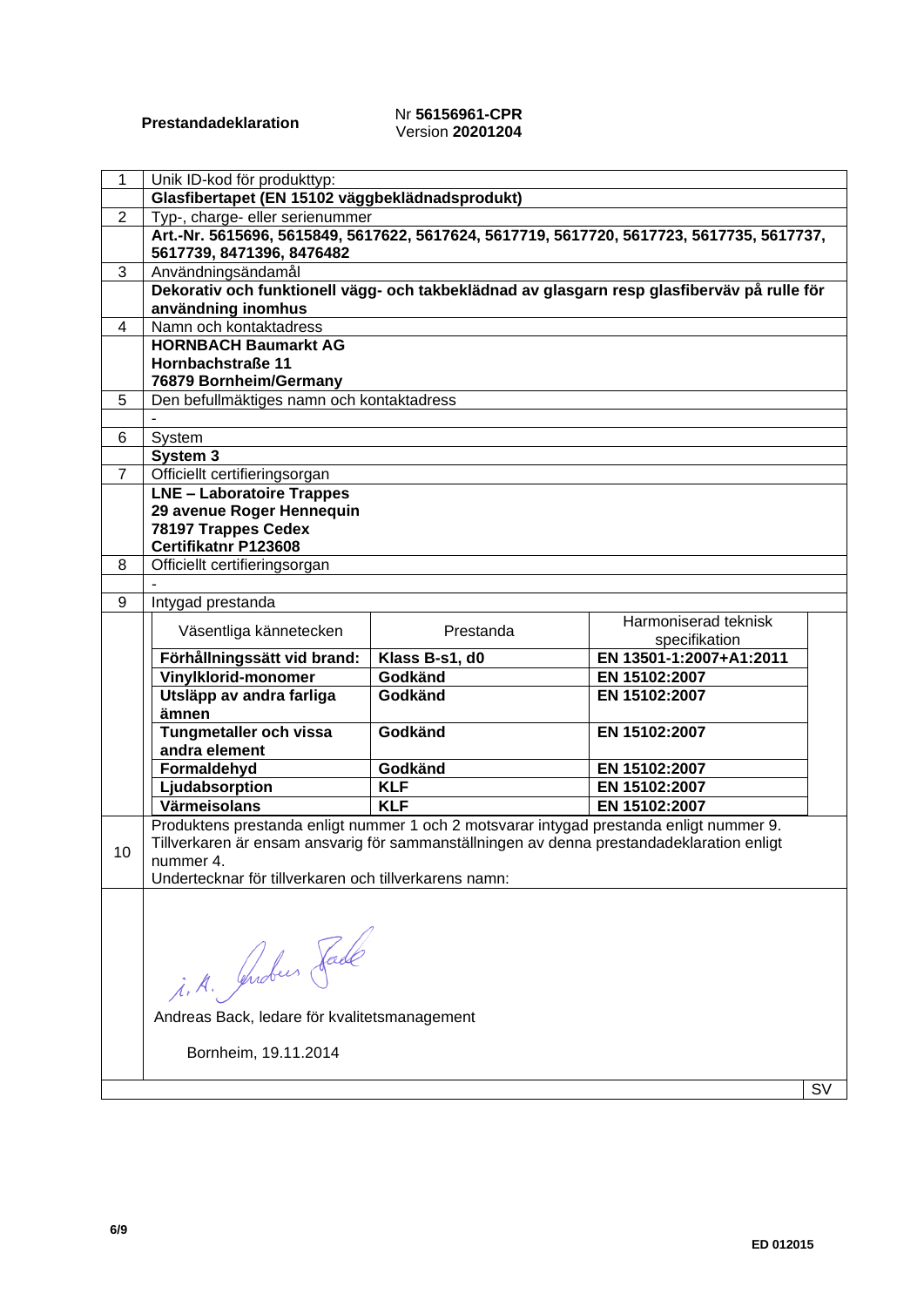### **Prohlášení o výkonu** č. **56156961-CPR** Verze **20201204**

| $\mathbf{1}$   | Jednoznačný identifikační kód typu výrobku:                     |                     |                                                                                               |    |
|----------------|-----------------------------------------------------------------|---------------------|-----------------------------------------------------------------------------------------------|----|
|                | Sklovláknitá tapeta (EN 15102 výrobek pro obložení stěn)        |                     |                                                                                               |    |
| $\overline{2}$ | Číslo typu, šarže nebo sériové číslo:                           |                     |                                                                                               |    |
|                |                                                                 |                     | Art.-Nr. 5615696, 5615849, 5617622, 5617624, 5617719, 5617720, 5617723, 5617735, 5617737,     |    |
|                | 5617739, 8471396, 8476482                                       |                     |                                                                                               |    |
| 3              | Účel použití                                                    |                     |                                                                                               |    |
|                |                                                                 |                     | Dekorativní a funkční obložení stěn a stropů ze skleněné příze popř. skleněného rouna ve      |    |
|                | formě rolí pro vnitřní prostory                                 |                     |                                                                                               |    |
| 4              | Jméno a kontaktní adresa:                                       |                     |                                                                                               |    |
|                | <b>HORNBACH Baumarkt AG</b>                                     |                     |                                                                                               |    |
|                | Hornbachstraße 11<br>76879 Bornheim/Germany                     |                     |                                                                                               |    |
| 5              | Jméno a kontaktní adresa zplnomocněné osoby                     |                     |                                                                                               |    |
|                |                                                                 |                     |                                                                                               |    |
| 6              | Systém                                                          |                     |                                                                                               |    |
|                | Systém 3                                                        |                     |                                                                                               |    |
| $\overline{7}$ | Notifikované místo:                                             |                     |                                                                                               |    |
|                | <b>LNE - Laboratoire Trappes</b>                                |                     |                                                                                               |    |
|                | 29 avenue Roger Hennequin                                       |                     |                                                                                               |    |
|                | 78197 Trappes Cedex                                             |                     |                                                                                               |    |
|                | Č. certifikátu P123608                                          |                     |                                                                                               |    |
| 8              | Notifikované místo:                                             |                     |                                                                                               |    |
|                |                                                                 |                     |                                                                                               |    |
| 9              | Prohlášený výkon                                                |                     |                                                                                               |    |
|                | Podstatné vlastnosti                                            | Výkon               | Harmonizovaná technická                                                                       |    |
|                |                                                                 |                     | specifikace                                                                                   |    |
|                | Požární vlastnosti:                                             | Třída B-s1, d0      | EN 13501-1:2007+A1:2011                                                                       |    |
|                | Vinylchlorid monomer                                            | Zkouška úspěšná     | EN 15102:2007                                                                                 |    |
|                | Uvolňování dalších                                              | Zkouška úspěšná     | EN 15102:2007                                                                                 |    |
|                | nebezpečných látek                                              |                     |                                                                                               |    |
|                | Těžké kovy a určité jiné<br>prvky                               | Zkouška úspěšná     | EN 15102:2007                                                                                 |    |
|                | Formaldehyd                                                     | Zkouška úspěšná     | EN 15102:2007                                                                                 |    |
|                | Zvuková pohltivost                                              | Žádný ukazatel není | EN 15102:2007                                                                                 |    |
|                |                                                                 | stanoven            |                                                                                               |    |
|                | Tepelný odpor                                                   | Žádný ukazatel není | EN 15102:2007                                                                                 |    |
|                |                                                                 | stanoven            |                                                                                               |    |
|                |                                                                 |                     | Výkon výrobku podle čísel 1 a 2 odpovídá prohlášenému výkonu dle čísla 9. Za vytvoření tohoto |    |
| 10             | prohlášení o výkonu je odpovědný pouze výrobce sám dle čísla 4. |                     |                                                                                               |    |
|                | Podepsal za výrobce a ve jménu výrobce:                         |                     |                                                                                               |    |
|                |                                                                 |                     |                                                                                               |    |
|                |                                                                 |                     |                                                                                               |    |
|                |                                                                 |                     |                                                                                               |    |
|                |                                                                 |                     |                                                                                               |    |
|                | i. A. Juden Fade                                                |                     |                                                                                               |    |
|                |                                                                 |                     |                                                                                               |    |
|                | Andreas Back, vedoucí oddělení kvality                          |                     |                                                                                               |    |
|                |                                                                 |                     |                                                                                               |    |
|                | Bornheim, 19.11.2014                                            |                     |                                                                                               |    |
|                |                                                                 |                     |                                                                                               |    |
|                |                                                                 |                     |                                                                                               | CZ |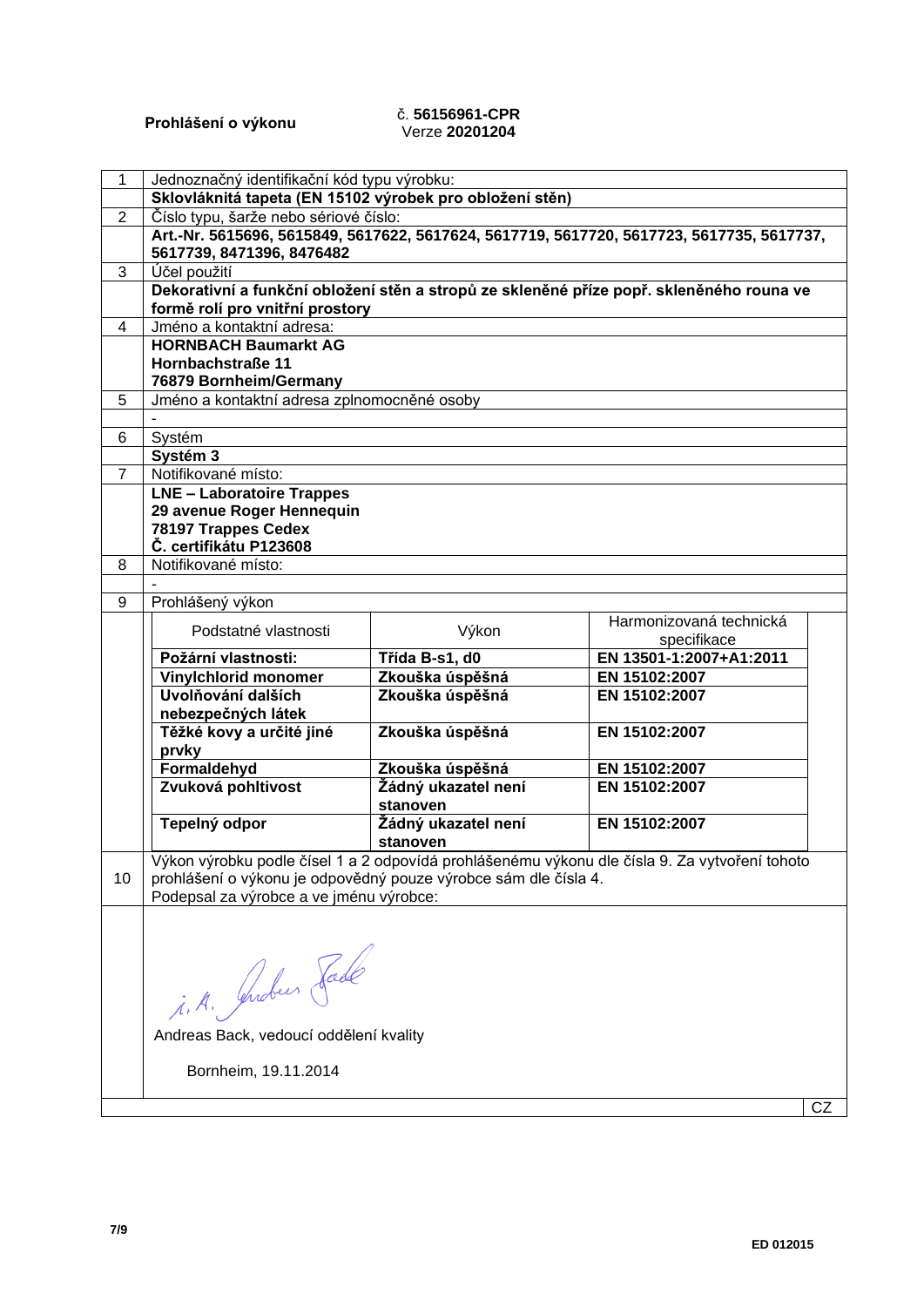# Verzia **20201204**

| 1              | Jednoznačný identifikačný kód typu výrobku:                                          |                 |                                                                                              |  |
|----------------|--------------------------------------------------------------------------------------|-----------------|----------------------------------------------------------------------------------------------|--|
|                | Tapeta so sklenenými vláknami (EN 15102 výrobok na lepenia na steny)                 |                 |                                                                                              |  |
| $\overline{2}$ | Číslo typu, šarže alebo sériové číslo                                                |                 |                                                                                              |  |
|                |                                                                                      |                 | Art.-Nr. 5615696, 5615849, 5617622, 5617624, 5617719, 5617720, 5617723, 5617735, 5617737,    |  |
|                | 5617739, 8471396, 8476482                                                            |                 |                                                                                              |  |
| 3              | Účel použitia                                                                        |                 |                                                                                              |  |
|                |                                                                                      |                 | Dekoračné a funkčné tapety na steny a stropy zo sklenených vlákien alebo sklenených nití v   |  |
|                | tvare kotúča do interiéru                                                            |                 |                                                                                              |  |
| 4              | Meno a kontaktná adresa                                                              |                 |                                                                                              |  |
|                | <b>HORNBACH Baumarkt AG</b>                                                          |                 |                                                                                              |  |
|                | Hornbachstraße 11                                                                    |                 |                                                                                              |  |
|                | 76879 Bornheim/Germany                                                               |                 |                                                                                              |  |
| 5              | Meno a kontaktná adresa splnomocnenej osoby                                          |                 |                                                                                              |  |
|                |                                                                                      |                 |                                                                                              |  |
| 6              | Systém                                                                               |                 |                                                                                              |  |
|                | Systém 3                                                                             |                 |                                                                                              |  |
| $\overline{7}$ | Notifikačné miesto                                                                   |                 |                                                                                              |  |
|                | <b>LNE - Laboratoire Trappes</b>                                                     |                 |                                                                                              |  |
|                | 29 avenue Roger Hennequin                                                            |                 |                                                                                              |  |
|                | 78197 Trappes Cedex                                                                  |                 |                                                                                              |  |
|                | Zertifikát č. P123608                                                                |                 |                                                                                              |  |
| 8              | Notifikačné miesto                                                                   |                 |                                                                                              |  |
|                |                                                                                      |                 |                                                                                              |  |
| 9              | Deklarované vlastnosti                                                               |                 |                                                                                              |  |
|                | Podstatné znaky                                                                      | Výkon           | Harmonizované technické                                                                      |  |
|                |                                                                                      |                 | špecifikácie                                                                                 |  |
|                | Správanie sa pri požiari:                                                            | Trieda B-s1, d0 | EN 13501-1:2007+A1:2011                                                                      |  |
|                | Vinylchlorid monomér                                                                 | V poriadku      | EN 15102:2007                                                                                |  |
|                | Únik ďalších                                                                         | V poriadku      | EN 15102:2007                                                                                |  |
|                | nebezpečných látok                                                                   |                 |                                                                                              |  |
|                | Ťažké kovy a určité iné                                                              | V poriadku      | EN 15102:2007                                                                                |  |
|                | prvky                                                                                |                 |                                                                                              |  |
|                | Formaldehyd                                                                          | V poriadku      | EN 15102:2007                                                                                |  |
|                | Absorpcia hluku                                                                      | <b>NZV</b>      | EN 15102:2007                                                                                |  |
|                | Odpor priechodu tepla                                                                | <b>NZV</b>      | EN 15102:2007                                                                                |  |
|                | Výkon produktu podľa čísiel 1 a 2 zodpovedá deklarovaným vlastnostiam podľa čísla 9. |                 |                                                                                              |  |
| 10             |                                                                                      |                 | Zodpovedný za vyhotovenie tejto deklarácie o vlastnostiach je samotný výrobca podľa čísla 4. |  |
|                | Podpísaný za výrobcu a v mene výrobcu:                                               |                 |                                                                                              |  |
|                |                                                                                      |                 |                                                                                              |  |
|                |                                                                                      |                 |                                                                                              |  |
|                |                                                                                      |                 |                                                                                              |  |
|                |                                                                                      |                 |                                                                                              |  |
|                |                                                                                      |                 |                                                                                              |  |
|                | i.A. Gendeur Fade                                                                    |                 |                                                                                              |  |
|                | Andreas Back, vedúci manažmentu kvality                                              |                 |                                                                                              |  |
|                |                                                                                      |                 |                                                                                              |  |
|                | Bornheim, 19.11.2014                                                                 |                 |                                                                                              |  |
|                |                                                                                      |                 |                                                                                              |  |

 $|SK|$